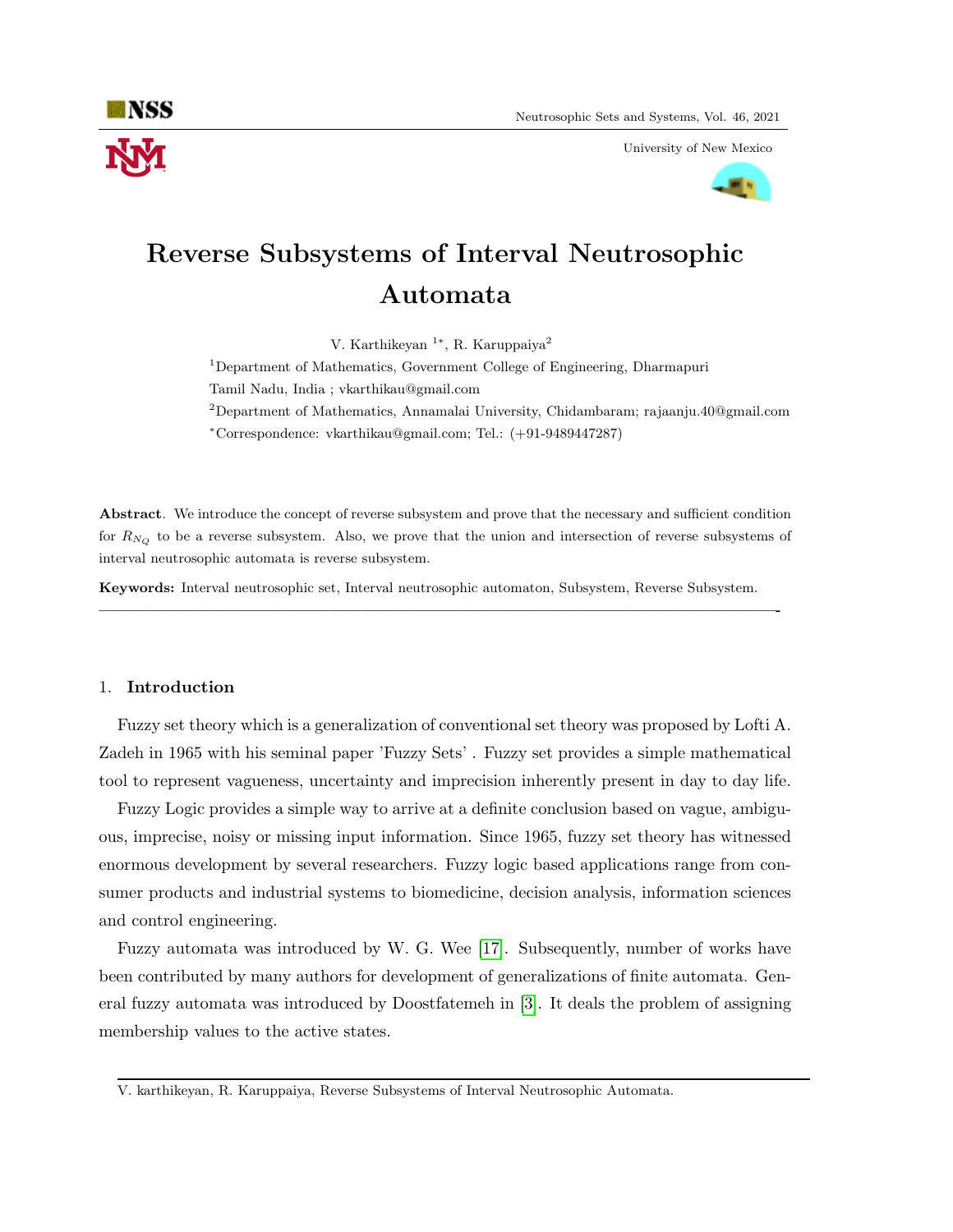The neutrosophic set is the generalization of classical sets, fuzzy set [\[18\]](#page-7-2), intuitionstic fuzzy set [\[1\]](#page-6-1), interval valued intuitionistic fuzzy sets [\[2\]](#page-6-2), vague set [\[4\]](#page-6-3) and so on. Florentin Smarandache in 1998 [\[14\]](#page-7-3) introduced the concept of neutrosophy and neutrosophic set. Single valued and interval valued neutrosophic sets were introuced by Wang *etal*. in [\[15,](#page-7-4)[16\]](#page-7-5). Recently, neutrosophic sets and systems have important applications in various fields especially in multicriteria decision making problems.

Tahir Mahmood et. al in [\[11,](#page-7-6) [12\]](#page-7-7) were introduced single valued and interval neutrosophic finite automata. Consequently, J. Kavikumar et.al were introduced neutrosophic general finite automata and composite neutrosophic finite automata [\[9,](#page-7-8) [10\]](#page-7-9).

Subsystems of finite fuzzy state machines was discussed in [\[13\]](#page-7-10). Later, Retrievability, subsystems, strong subsystems, and characterizations of submachines of Interval neutrosophic automata were discussed by V. Karthikeyan in [\[5–](#page-6-4)[8\]](#page-6-5). In this paper, we introduce reverse subsystem (R.S) of interval neutrosophic automata and discuss their properties. We prove that the necessary and sufficient condition for  $R_{N_Q}$  to be a reverse subsystem, union and intersection of reverse subsystems of interval neutrosophic automata is reverse subsystems.

#### 2. Preliminaries

**Definition 2.1.** [\[14\]](#page-7-3) Let U be the universe of discourse. A neutrosophic set (NS) N in U is defined by a truth membership  $T_N$ , indeterminacy membership  $I_N$  and a falsity membership  $F_N$ , where  $T_N, I_N$ , and  $F_N$  are real standard or non-standard subsets of  $]0^-, 1^+[$ . That is  $N = \{ \langle x, (T_N(x), I_N(x), F_N(x)) \rangle, x \in U, T_N, I_N, F_N \in ]0^-, 1^+] \}$  and

 $0^- \leq \sup T_N(x) + \sup I_N(x) + \sup F_N(x) \leq 3^+$ . We use the interval [0, 1] instead of  $]0^-, 1^+[$ . **Definition 2.2.** [\[16\]](#page-7-5) Interval neutrosophic set  $(INS\ for\ short)$  is of the form  $N =$  $\{\langle \alpha_N (x), \beta_N (x), \gamma_N (x)\rangle |x \in U\}$ 

$$
= \{ \langle x, [\inf \alpha_N(x), \sup \alpha_N(x)], [\inf \beta_N(x), \sup \beta_N(x)], [\inf \gamma_N(x), \sup \gamma_N(x)] \rangle \},
$$

 $x \in U$ ,  $\alpha_N(x)$ ,  $\beta_N(x)$ ,  $\gamma_N(x) \subseteq [0,1]$  and

 $0 \leq$  sup  $\alpha_N(x)$  + sup  $\beta_N(x)$  + sup  $\gamma_N(x) \leq 3$ .

**Definition 2.3.** [\[16\]](#page-7-5) An INS N is empty if inf  $\alpha_N(x) = \text{sup } \alpha_N(x) = 0$ , inf  $\beta_N(x) =$  $\sup \beta_N(x) = 1$ ,  $\inf \gamma_N(x) = \sup \gamma_N(x) = 1$  forall  $x \in U$ .

**Definition 2.4.** [\[11\]](#page-7-6) Interval neutrosophic automaton  $M = (Q, \Sigma, N)$  (*INAforshort*), where  $Q$  and  $\Sigma$  are non-empty finite sets called the set of states and input symbols respectively, and  $N = {\langle \alpha_N (x), \beta_N (x), \gamma_N (x) \rangle }$  is an INS in  $Q \times \Sigma \times Q$ .

The set of all words of finite length of  $\Sigma$  is denoted by  $\Sigma^*$ . The empty word is denoted by  $\epsilon$ , and the length of each  $x \in \Sigma^*$  is denoted by |x|.

**Definition 2.5.** [\[11\]](#page-7-6) Let  $M = (Q, \Sigma, N)$  be an interval neutrosophic automaton and extended interval neutrosophic set is defined as  $N^* = \{\langle \alpha_{N^*}(x), \beta_{N^*}(x), \gamma_{N^*}(x) \rangle\}$  in  $Q \times \Sigma^* \times Q$  by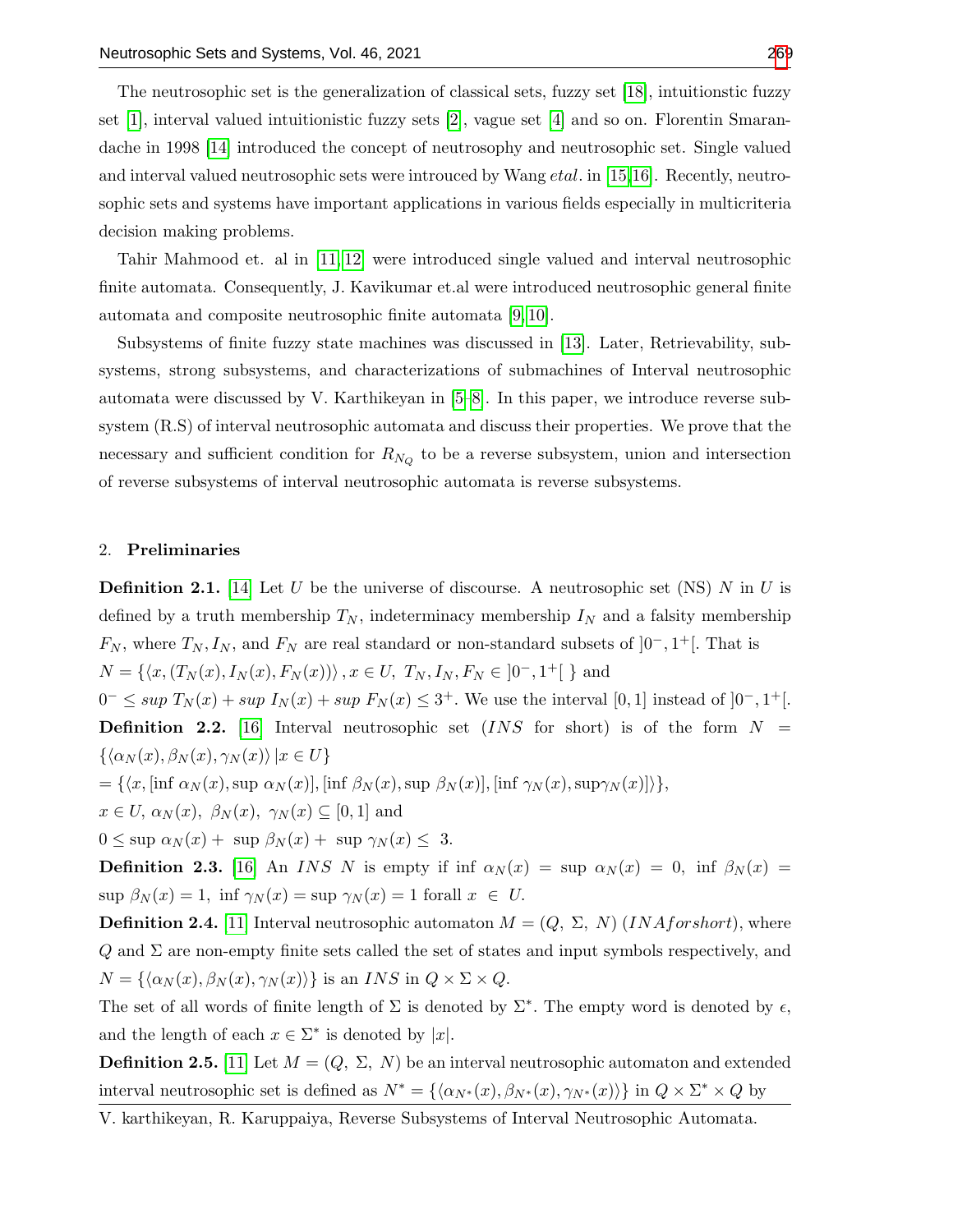$$
\alpha_{N^*}(q_i, \epsilon, q_j) = \begin{cases} [1,1] & \text{if } q_i = q_j \\ [0,0] & \text{if } q_i \neq q_j \end{cases}
$$

$$
\beta_{N^*}(q_i, \epsilon, q_j) = \begin{cases} [0,0] & \text{if } q_i = q_j \\ [1,1] & \text{if } q_i \neq q_j \end{cases}
$$

$$
\gamma_{N^*}(q_i, \epsilon, q_j) = \begin{cases} [0,0] & \text{if } q_i = q_j \\ [1,1] & \text{if } q_i \neq q_j \end{cases}
$$

$$
\alpha_{N^*}(q_i, w, q_j) = \alpha_{N^*}(q_i, xy, q_j) = \vee_{q_r \in Q} [\alpha_{N^*}(q_i, x, q_r) \wedge \alpha_{N^*}(q_r, y, q_j)],
$$
  
\n
$$
\beta_{N^*}(q_i, w, q_j) = \beta_{N^*}(q_i, xy, q_j) = \wedge_{q_r \in Q} [\beta_{N^*}(q_i, x, q_r) \vee \beta_{N^*}(q_r, y, q_j)],
$$
  
\n
$$
\gamma_{N^*}(q_i, w, q_j) = \gamma_{N^*}(q_i, xy, q_j) = \wedge_{q_r \in Q} [\gamma_{N^*}(q_i, x, q_r) \vee \gamma_{N^*}(q_r, y, q_j)], \forall q_i, q_j \in Q,
$$
  
\n
$$
w = xy, x \in \Sigma^* \text{ and } y \in \Sigma.
$$

#### 3. Reverse Subsystems of Interval Neutrosophic Automata

**Definition 3.1.** Let  $M = (Q, \Sigma, N)$  be an interval neutrosophic automaton and  $R_{N_Q}$  be an interval neutrosophic set of Q. Let  $q_i \in Q$ , and  $R_{N_Q}$  is defined as  $R_{N_Q}$  =  $\left\{ \left\langle \alpha_{R_{N_Q}}(q_i),\;\beta_{R_{N_Q}}(q_i),\;\gamma_{R_{N_Q}}(q_i) \right\rangle \right\}$  $=\Big\{\Big\langle q_i, \big[\mathrm{inf}\alpha_{R_{N_Q}}(q_i), \mathrm{sup}\alpha_{R_{N_Q}}(q_i)\big], \big[\mathrm{inf}\beta_{R_{N_Q}}(q_i), \mathrm{sup}\beta_{R_{N_Q}}(q_i)\big], \big[\mathrm{inf}\gamma_{R_{N_Q}}(q_i), \mathrm{sup}\gamma_{R_{N_Q}}(q_i)\big]\Big\rangle\Big\}.$ Here,  $\alpha_{R_{N_Q}}(q_i)$ ,  $\beta_{R_{N_Q}}(q_i)$ ,  $\gamma_{R_{N_Q}}(q_i) \subseteq [0, 1]$ . Then  $(Q, R_{N_Q}, \Sigma, N)$  is said to be an reverse subsystem of M if  $\forall q_i, q_j \in Q$  and  $x \in \Sigma$  such that  $\alpha_{R_{N_Q}}(q_j) \leq \vee_{q_i \in Q} {\alpha_{R_{N_Q}}(q_i) \wedge \alpha_N(q_i, x, q_j)},$  $\beta_{R_{N_Q}}(q_j) \ge \wedge_{q_i \in Q} \{\beta_{R_{N_Q}}(q_i) \vee \beta_N(q_i, x, q_j)\}$  and  $\gamma_{R_{N_Q}}(q_j) \geq \wedge_{q_i \in Q} {\gamma_{R_{N_Q}}(q_i) \vee \gamma_N(q_i, x, q_j)}.$ In this case, the reverse subsystem  $(Q, R_{N_Q}, \Sigma, N)$  of M is denoted by  $R_{N_Q}$ . **Example 3.2.** Let  $M = (Q, \Sigma, N)$  be an interval neutrosophic automaton, where

 $Q = \{q_1, q_2, q_3, q_4, q_5\}, \ \Sigma = \{x\}, \text{ and } N, N_Q(q_i), i = 1, 2, 3, 4, 5 \text{ are defined as below.}$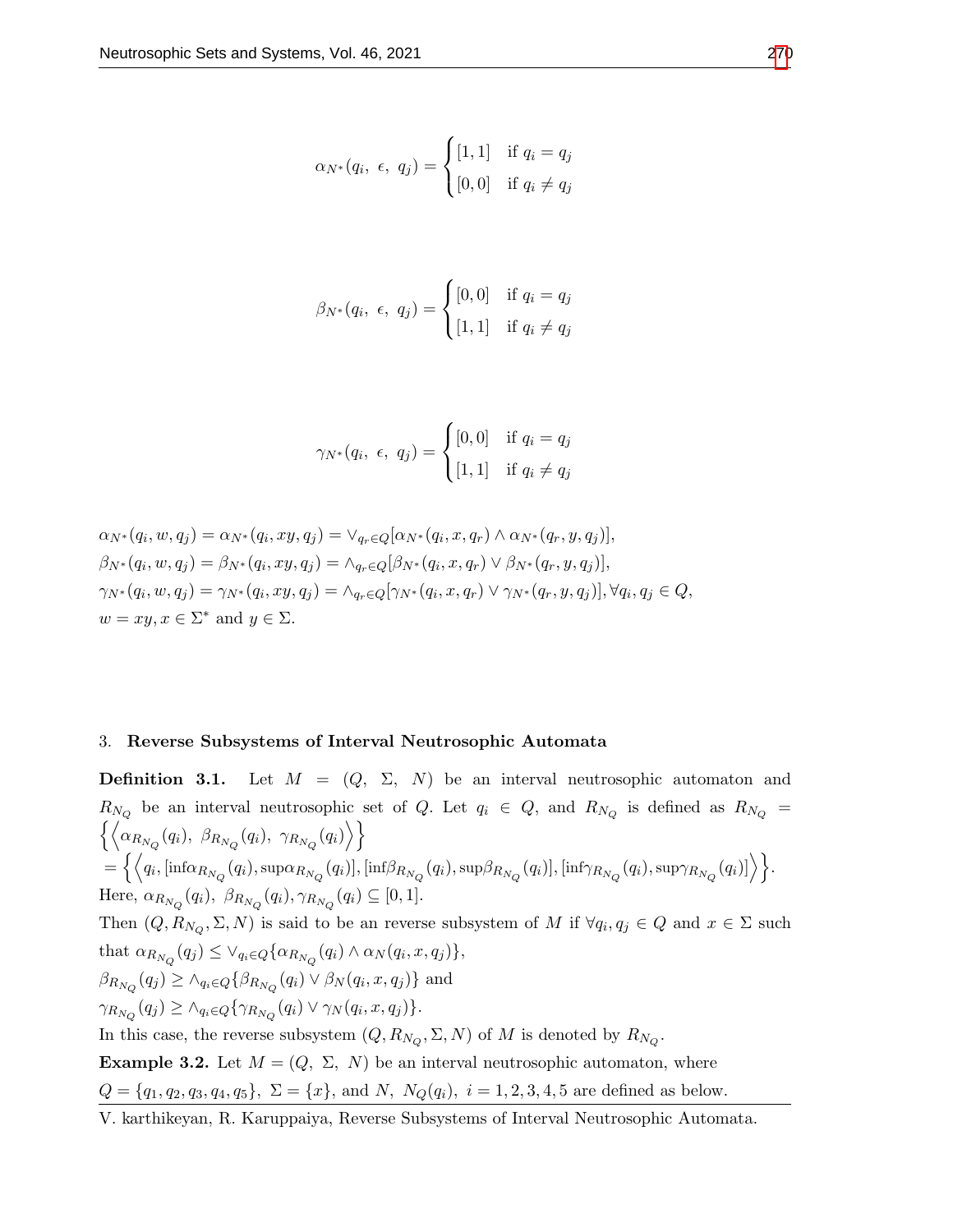

*Fig- 3.1*

In this case the above interval neutrosophic automaton  $M$  is said to be reverse subsystem.

**Theorem 3.3.** Let  $M = (Q, \Sigma, N)$  be an interval neutrosophic automaton and  $R_{N_Q}$  $\{(\alpha_{R_{N_Q}}, \beta_{R_{N_Q}}, \gamma_{R_{N_Q}})\}\$ be an interval neutrosophic subset in Q. Then  $R_{N_Q}$  is an reverse subsystem of M if and only if  $\forall q_i, q_j \in Q, \forall x \in \Sigma^*$ ,

 $\alpha_{R_{N_Q}}(q_j) \leq \vee_{q_i \in Q} {\alpha_{R_{N_Q}}(q_i) \wedge \alpha_N(q_i, x, q_j)},$ 

 $\beta_{R_{N_Q}}(q_j) \ge \wedge_{q_i \in Q} \{\beta_{R_{N_Q}}(q_i) \vee \beta_N(q_i, x, q_j)\}$  and

 $\gamma_{R_{N_Q}}(q_j) \leq \wedge_{q_i \in Q} \{ \gamma_{R_{N_Q}}(q_i) \vee \gamma_N(q_i, x, q_j) \}.$ 

**Proof.** Suppose  $R_{N_Q}$  is an reverse subsystem of M. Let  $q_i, q_j \in Q$  and  $x \in \Sigma^*$ . We prove this by induction on  $|x| = n$ . If  $n = 0$ , then  $x = \epsilon$ . Now if  $q_i = q_j$ , then

$$
\alpha_{R_{N_Q}}(q_j) \wedge \alpha_{N*}(q_i, \epsilon, q_j) = \alpha_{R_{N_Q}}(q_j), \ \beta_{R_{N_Q}}(q_j) \vee \beta_{N*}(q_i, \epsilon, q_j) = \beta_{R_{N_Q}}(q_j), \text{ and}
$$
  

$$
\gamma_{R_{N_Q}}(q_j) \vee \gamma_{N*}(q_i, \epsilon, q_j) = \gamma_{R_{N_Q}}(q_j).
$$

Now if  $q_i \neq q_j$ , then

 $\alpha_{R_{N_Q}}(q_i) \wedge \alpha_{N^*}(q_i, \epsilon, q_j) \ge \alpha_{R_{N_Q}}(q_j), \ \beta_{R_{N_Q}}(q_i) \vee \beta_{N^*}(q_i, \epsilon, q_j) \le \beta_{R_{N_Q}}(q_j),$  and  $\gamma_{R_{N_Q}}(q_i) \vee \gamma_{N^*}(q_i, \epsilon, q_j) \leq \gamma_{R_{N_Q}}(q_j).$ 

Therefore, the statement is true for  $n = 0$ .

Assume the statement is true for all  $y \in \Sigma^*$  such that  $|y| = n - 1, n > 0$ . Let  $x = ya, |y| = n - 1, y \in \Sigma^*, a \in \Sigma$ . Then  $\vee_{q_i \in Q} \{ \alpha_{R_{N_Q}}(q_i) \wedge \alpha_N(q_i, x, q_j) \} = \vee_{q_i \in Q} \{ \alpha_{R_{N_Q}}(q_i) \wedge \alpha_{N^*}(q_i, ya, q_j) \}$  $= \vee_{q_i \in Q} \{ \alpha_{R_{N_Q}}(q_i) \wedge \{ \vee_{q_k \in Q} \{ \alpha_{N^*}(q_i, y, q_k) \wedge \alpha_N(q_k, a, q_j) \} \} \}$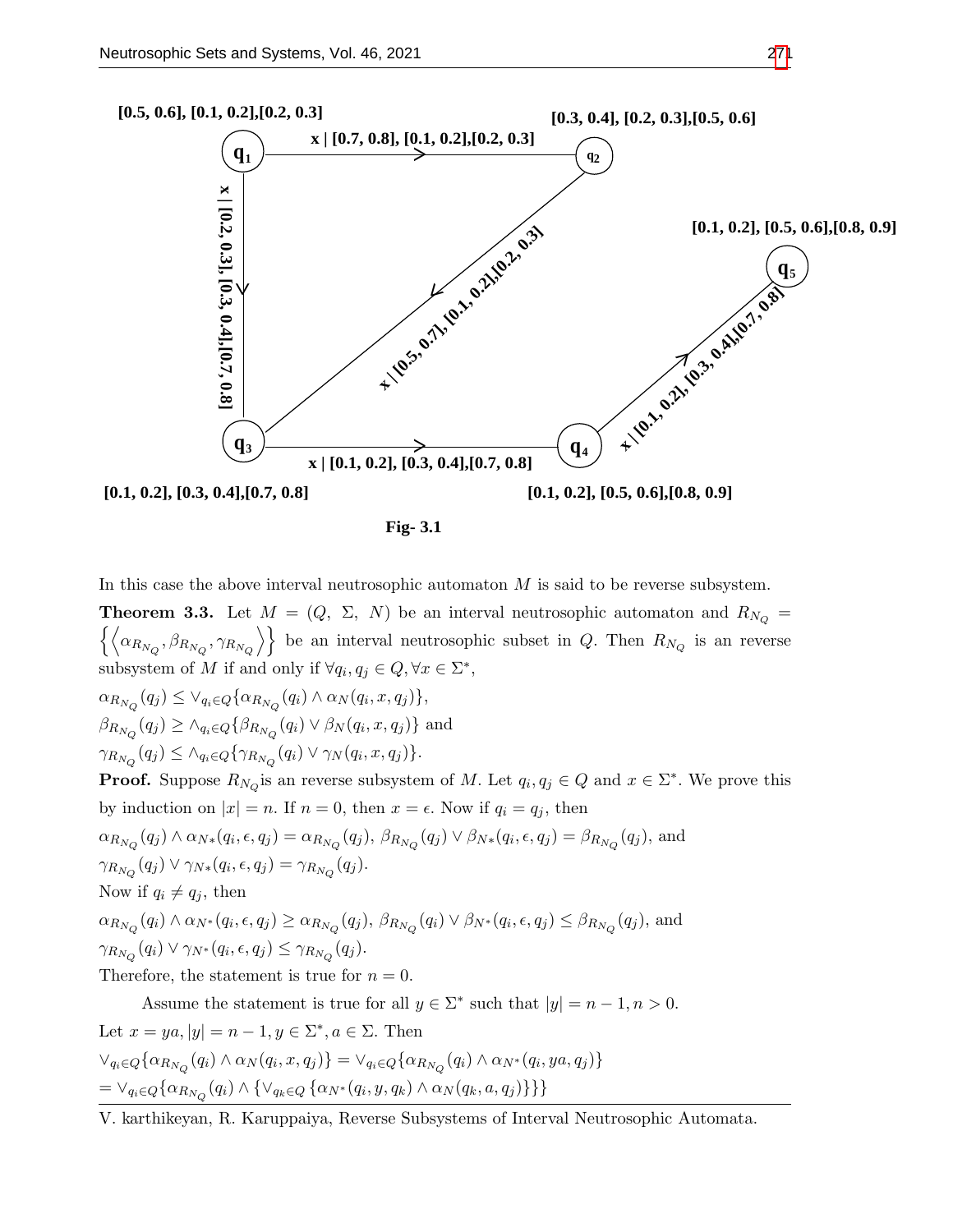$$
= \vee_{q_i \in Q} \{ \vee_{q_k \in Q} \{ \alpha_{R_{N_Q}}(q_i) \wedge \alpha_{N^*}(q_i, y, q_k) \wedge \alpha_{N}(q_k, a, q_j) \} \}
$$
  
\n
$$
\geq \vee_{q_k \in Q} \{ \alpha_{R_{N_Q}}(q_k) \wedge \alpha_{N}(q_k, a, q_j) \}
$$
  
\n
$$
\geq \alpha_{R_{N_Q}}(q_j).
$$
  
\nThus,  $\alpha_{R_{N_Q}}(q_j) \leq \vee_{q_i \in Q} \{ \alpha_{R_{N_Q}}(q_i) \wedge \alpha_{N}(q_i, x, q_j) \}$   
\nThus,  $\alpha_{R_{N_Q}}(q_j) \leq \vee_{q_i \in Q} \{ \alpha_{R_{N_Q}}(q_i) \wedge \alpha_{N}(q_i, x, q_j) \}$   
\n
$$
\wedge_{q_i \in Q} \{ \beta_{R_{N_Q}}(q_i) \vee \beta_{N}(q_i, x, q_j) \} = \wedge_{q_i \in Q} \{ \beta_{R_{N_Q}}(q_i) \vee \beta_{N}(q_i, y, a, q_j) \}
$$
  
\n
$$
= \wedge_{q_i \in Q} \{ \beta_{R_{N_Q}}(q_i) \vee \{ \wedge_{q_k \in Q} \{ \beta_{N^*}(q_i, y, q_k) \vee \beta_{N}(q_k, a, q_j) \} \}
$$
  
\n
$$
= \wedge_{q_k \in Q} \{ \beta_{R_{N_Q}}(q_i) \vee \beta_{N}(q_k, a, q_j) \}
$$
  
\n
$$
\leq \beta_{R_{N_Q}}(q_j).
$$
  
\n
$$
\wedge_{q_i \in Q} \{ \beta_{R_{N_Q}}(q_i) \vee \beta_{N}(q_i, x, q_j) \}
$$
  
\n
$$
\leq \beta_{R_{N_Q}}(q_j).
$$
  
\nThus,  $\beta_{R_{N_Q}}(q_j) \geq \wedge_{q_i \in Q} \{ \beta_{R_{N_Q}}(q_i) \vee \beta_{N}(q_i, x, q_j) \}$  and  
\n
$$
\wedge_{q_i \in Q} \{ \gamma_{R_{N_Q}}(q_i) \vee \gamma_{N}(q_i, x, q_j) \}
$$
  
\n
$$
=
$$

**Theorem 3.4.** Let  $M = (Q, \Sigma, N)$  be an interval neutrosophic automaton. Let  $R_{N_{Q_1}}$ , and  $R_{N_{Q_2}}$  be reverse subsystems of M. Then  $R_{N_{Q_1}} \vee R_{N_{Q_2}}$  is an reverse subsystem of M. **Proof.** Since  $R_{N_{Q_1}}$  and  $R_{N_{Q_2}}$  are reverse subsystem of an interval neutrosophic automaton M. Then  $\forall q_i, q_j \in Q$  and  $x \in \Sigma$  such that  $\alpha_{\rm R}$ 

$$
\alpha_{R_{N_{Q_1}}}(q_j) \leq \vee_{q_i \in Q} {\alpha_{R_{N_{Q_1}}}(q_i) \wedge \alpha_N(q_i, x, q_j)},
$$
  
\n
$$
\beta_{R_{N_{Q_1}}}(q_j) \geq \wedge_{q_i \in Q} {\beta_{R_{N_{Q_1}}}(q_i) \vee \beta_N(q_i, x, q_j)},
$$
  
\n
$$
\gamma_{R_{N_{Q_1}}}(q_j) \geq \wedge_{q_i \in Q} {\gamma_{R_{N_{Q_1}}}(q_i) \vee \gamma_N(q_i, x, q_j)} \text{ and}
$$
  
\n
$$
\alpha_{R_{N_{Q_2}}}(q_j) \leq \vee_{q_i \in Q} {\alpha_{R_{N_{Q_2}}}(q_i) \wedge \alpha_N(q_i, x, q_j)},
$$
  
\n
$$
\beta_{R_{N_{Q_2}}}(q_j) \leq \wedge_{q_i \in Q} {\beta_{R_{N_{Q_2}}}(q_i) \vee \beta_N(q_i, x, q_j)}.
$$
  
\n
$$
\gamma_{R_{N_{Q_2}}}(q_j) \leq \wedge_{q_i \in Q} {\gamma_{R_{N_{Q_2}}}(q_i) \vee \gamma_N(q_i, x, q_j)}.
$$

Now to prove  $R_{N_{Q_1}} \vee R_{N_{Q_2}}$  is reverse subsystem of interval neutrosophic automaton M, it is enough to prove that

$$
(\alpha_{R_{N_{Q_1}}} \vee \alpha_{R_{N_{Q_2}}})(q_j) \leq \vee_{q_i \in Q} \{ (\alpha_{R_{N_{Q_1}}} \vee \alpha_{R_{N_{Q_2}}})(q_i) \wedge \alpha_N(q_i, x, q_j) \},
$$
  

$$
(\beta_{R_{N_{Q_1}}} \vee \beta_{R_{N_{Q_2}}})(q_j) \geq \wedge_{q_i \in Q} \{ (\beta_{R_{N_{Q_1}}} \vee \beta_{R_{N_{Q_2}}})(q_i) \vee \beta_N(q_i, x, q_j) \},
$$
and  

$$
(\gamma_{R_{N_{Q_1}}} \vee \gamma_{R_{N_{Q_2}}})(q_j) \geq \wedge_{q_i \in Q} \{ (\gamma_{R_{N_{Q_1}}} \vee \gamma_{R_{N_{Q_2}}})(q_i) \vee \gamma_N(q_i, x, q_j) \}.
$$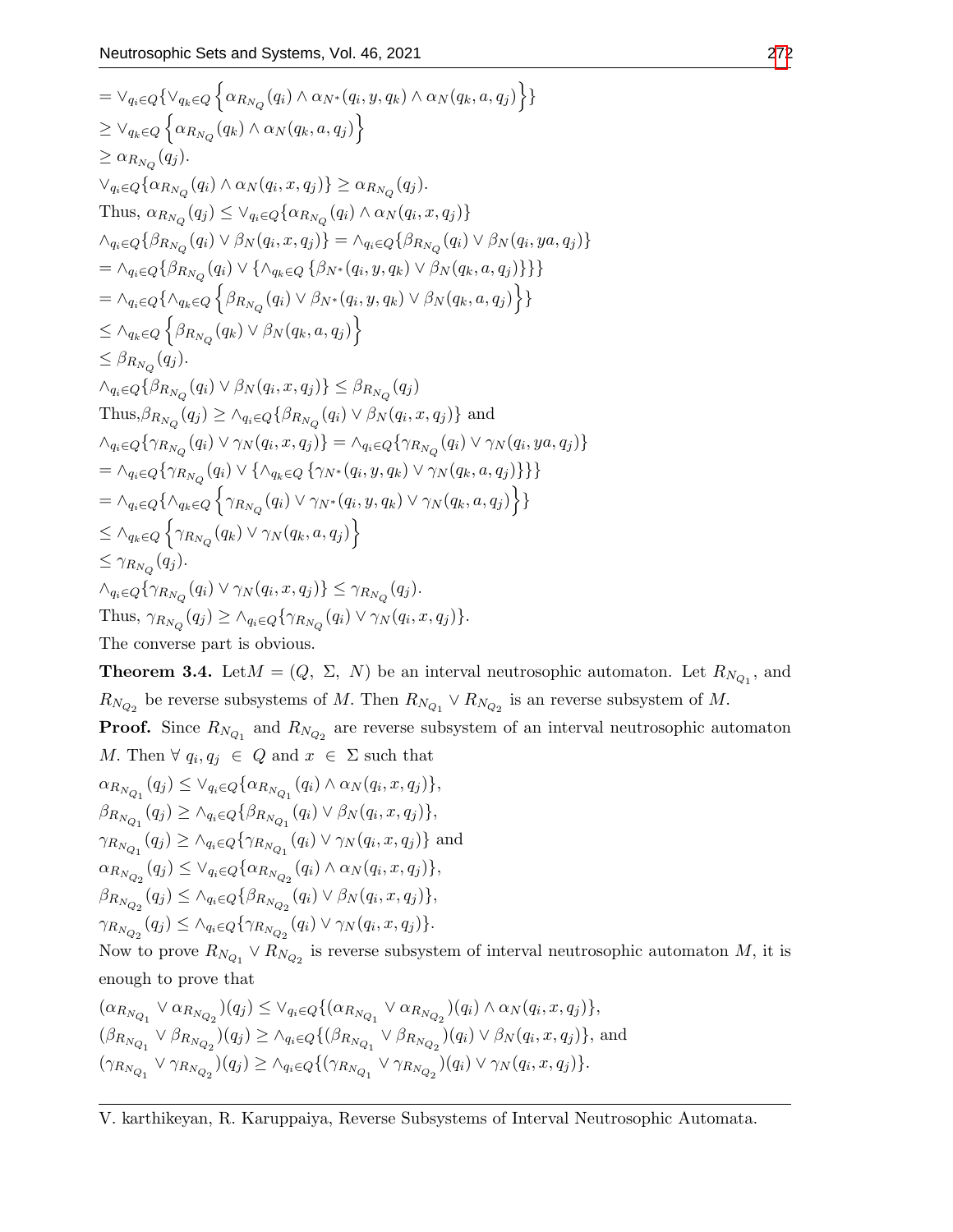Now, 
$$
(\alpha_{R_{N_{Q_1}}}\vee \alpha_{R_{N_{Q_2}}})(q_j) = (\alpha_{R_{N_{Q_1}}}(q_j) \vee \alpha_{R_{N_{Q_2}}}(q_j))
$$
  
\n
$$
\leq {\vee_{q_i \in Q} {\{\alpha_{R_{N_{Q_1}}}(q_i) \wedge \alpha_N(q_i, x, q_j)\}} \vee {\{\vee_{q_i \in Q} {\{\alpha_{R_{N_{Q_1}}}(q_i) \wedge \alpha_N(q_i, x, q_j)\}}\}}}
$$
\n
$$
= {\ve_{q_i \in Q} {\{\alpha_{R_{N_{Q_1}}}\vee \alpha_{R_{N_{Q_2}}}(q_i) \wedge \alpha_N(q_i, x, q_j)\}}}
$$
\nThus,  $(\alpha_{R_{N_{Q_1}}} \vee \alpha_{R_{N_{Q_2}}})(q_j) \leq {\vee_{q_i \in Q} {\{\alpha_{R_{N_{Q_1}}}\vee \alpha_{R_{N_{Q_2}}}(q_i) \wedge \alpha_N(q_i, x, q_j)\}}}, \text{Thus, } (\alpha_{R_{N_{Q_1}}} \vee \alpha_{R_{N_{Q_2}}}(q_j) \leq {\vee_{q_i \in Q} {\{\alpha_{R_{N_{Q_1}}}\vee \alpha_{R_{N_{Q_2}}}(q_i) \}}})$ \n
$$
\geq {\{\wedge_{q_i \in Q} {\{\beta_{R_{N_{Q_1}}}(q_i) \vee \beta_N(q_i, x, q_j)\}} \}} \vee {\{\wedge_{q_i \in Q} {\{\beta_{R_{N_{Q_1}}}(q_i) \vee \beta_N(q_i, x, q_j)\}}\}}}
$$
\n
$$
= {\{\wedge_{q_i \in Q} {\{\beta_{R_{N_{Q_1}}}(q_i) \vee \beta_{R_{N_{Q_2}}}(q_i) \vee \beta_N(q_i, x, q_j)\}}\}}}
$$
\n
$$
= {\w_{q_i \in Q} {\{\beta_{R_{N_{Q_1}}}\vee \beta_{R_{N_{Q_2}}}(q_i) \vee \beta_N(q_i, x, q_j)\}}}, \text{Thus, } (\beta_{R_{N_{Q_1}}} \vee \beta_{R_{N_{Q_2}}}(q_i) \vee \beta_N(q_i, x, q_j)\}}).
$$
\nThus,  $(\beta_{R_{N_{Q_1}}}\vee \beta_{R_{N_{Q_2}}}(q_i) \vee \gamma_N(q_i, x, q_j)\}, \text{Thus, }$ 

**Theorem 3.5.** Let  $M = (Q, \Sigma, N)$  be an interval neutrosophic automaton. and  $R_{N_{Q_1}}$ , and  $R_{N_{Q_2}}$  be reverse subsystems of M. Then  $R_{N_{Q_1}} \wedge R_{N_{Q_2}}$  is reverse subsystem of M. Proof:

Since  $R_{N_{Q_1}}$  and  $R_{N_{Q_2}}$  are reverse subsystem of interval neutrosophic automaton M. Then  $\forall q_i, q_j \in Q$  and  $x \in \Sigma$  such that

$$
\alpha_{R_{N_{Q_1}}}(q_j) \leq \vee_{q_i \in Q} {\alpha_{R_{N_{Q_1}}}(q_i) \wedge \alpha_N(q_i, x, q_j)},
$$
  
\n
$$
\beta_{R_{N_{Q_1}}}(q_j) \geq \wedge_{q_i \in Q} {\beta_{R_{N_{Q_1}}}(q_i) \vee \beta_N(q_i, x, q_j)},
$$
  
\n
$$
\gamma_{R_{N_{Q_1}}}(q_j) \geq \wedge_{q_i \in Q} {\gamma_{R_{N_{Q_1}}}(q_i) \vee \gamma_N(q_i, x, q_j)} \text{ and}
$$
  
\n
$$
\alpha_{R_{N_{Q_2}}}(q_j) \leq \vee_{q_i \in Q} {\alpha_{R_{N_{Q_2}}}(q_i) \wedge \alpha_N(q_i, x, q_j)} ,
$$
  
\n
$$
\beta_{R_{N_{Q_2}}}(q_j) \leq \wedge_{q_i \in Q} {\beta_{R_{N_{Q_2}}}(q_i) \vee \beta_N(q_i, x, q_j)} ,
$$
  
\n
$$
\gamma_{R_{N_{Q_2}}}(q_j) \leq \wedge_{q_i \in Q} {\gamma_{R_{N_{Q_2}}}(q_i) \vee \gamma_N(q_i, x, q_j)} .
$$
  
\nNow we have to prove 
$$
\beta_{R_{N_{Q_2}}}(q_i) \leq \beta_{R_{N_{Q_2}}}(q_i) \vee \gamma_N(q_i, x, q_j) .
$$

Now we have to prove  $R_{N_{Q_1}} \wedge R_{N_{Q_2}}$  is a reverse subsystem of M.

It is enough to prove that

$$
(\alpha_{R_{N_{Q_1}}}\wedge \alpha_{R_{N_{Q_2}}})(q_j) \leq \vee_{q_i\in Q}\{(\alpha_{R_{N_{Q_1}}}\wedge \alpha_{R_{N_{Q_2}}})(q_i)\wedge \alpha_N(q_i, x, q_j)\},
$$
  
\n
$$
(\beta_{R_{N_{Q_1}}}\wedge \beta_{R_{N_{Q_2}}})(q_j) \geq \wedge_{q_i\in Q}\{(\beta_{R_{N_{Q_1}}}\wedge \beta_{R_{N_{Q_2}}})(q_i)\vee \beta_N(q_i, x, q_j)\},
$$
 and  
\n
$$
(\gamma_{R_{N_{Q_1}}}\wedge \gamma_{R_{N_{Q_2}}})(q_j) \geq \wedge_{q_i\in Q}\{(\gamma_{R_{N_{Q_1}}}\wedge \gamma_{R_{N_{Q_2}}})(q_i)\vee \gamma_N(q_i, x, q_j)\}.
$$
  
\nNow, 
$$
(\alpha_{R_{N_{Q_1}}}\wedge \alpha_{R_{N_{Q_2}}})(q_j) = (\alpha_{R_{N_{Q_1}}}(q_j)\wedge \alpha_{R_{N_{Q_2}}}(q_j))
$$
  
\n
$$
\leq {\vee_{q_i\in Q}\{\alpha_{R_{N_{Q_1}}}(q_i)\wedge \alpha_N(q_i, x, q_j)\}} \wedge {\vee_{q_i\in Q}\{\alpha_{R_{N_{Q_2}}}(q_i)\wedge \alpha_N(q_i, x, q_j)\}}
$$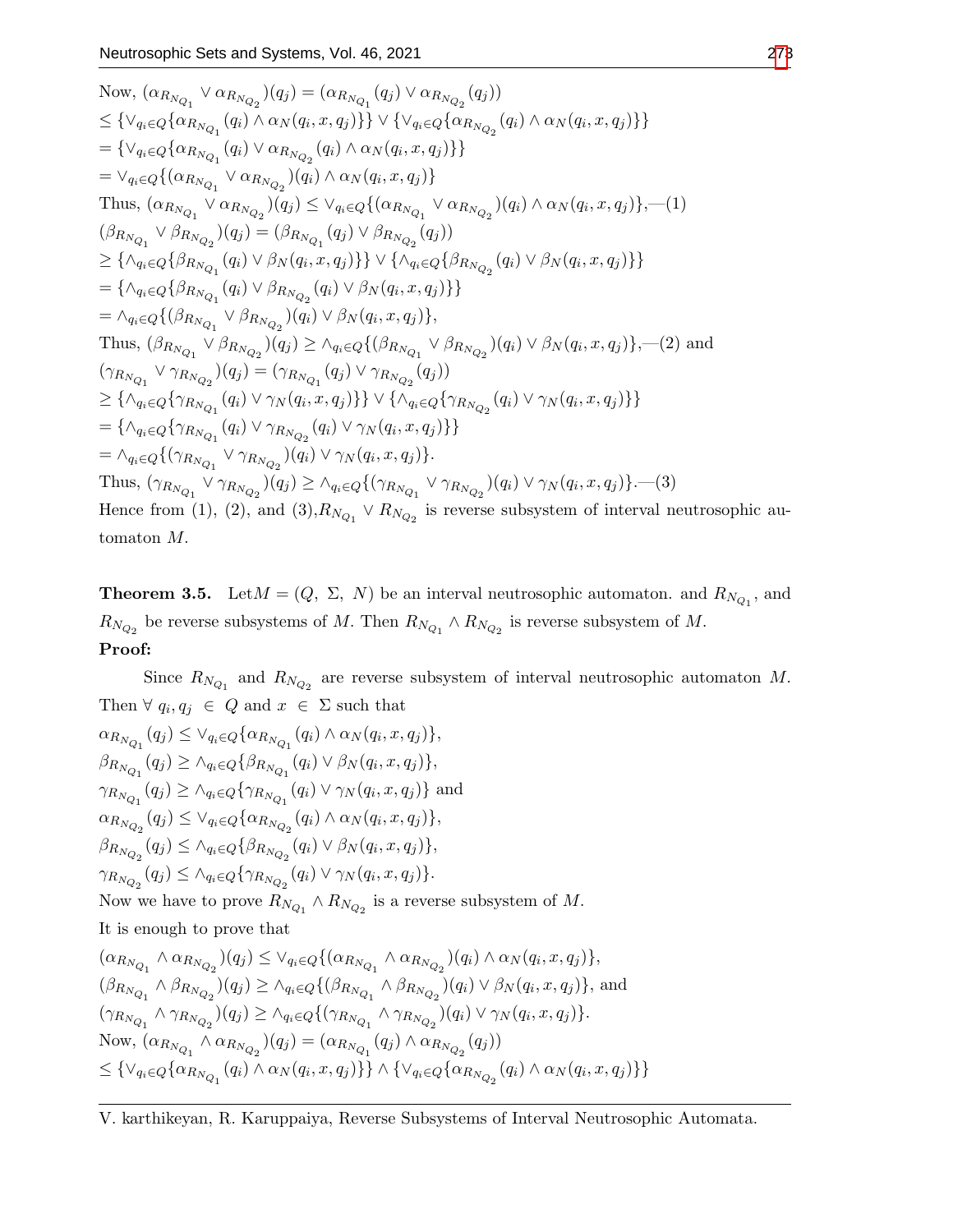$$
= \{\vee_{q_i \in Q} \{\alpha_{R_{N_{Q_1}}}(q_i) \wedge \alpha_{R_{N_{Q_2}}}(q_i) \wedge \alpha_N(q_i, x, q_j)\}\}\
$$
\n
$$
= \vee_{q_i \in Q} \{(\alpha_{R_{N_{Q_1}}} \wedge \alpha_{R_{N_{Q_2}}})(q_i) \wedge \alpha_N(q_i, x, q_j)\},
$$
\nThus,  $(\alpha_{R_{N_{Q_1}}} \wedge \alpha_{R_{N_{Q_2}}})(q_i) \leq \vee_{q_i \in Q} \{(\alpha_{R_{N_{Q_1}}} \wedge \alpha_{R_{N_{Q_2}}})(q_i) \wedge \alpha_N(q_i, x, q_j)\}, -(4) \ (\beta_{R_{N_{Q_1}}} \wedge \beta_{R_{N_{Q_2}}}(q_j) = (\beta_{R_{N_{Q_1}}}(q_j) \wedge \beta_{R_{N_{Q_2}}}(q_j))\)$ \n
$$
\geq \{\wedge_{q_i \in Q} \{\beta_{R_{N_{Q_1}}}(q_i) \vee \beta_N(q_i, x, q_j)\}\} \wedge \{\wedge_{q_i \in Q} \{\beta_{R_{N_{Q_2}}}(q_i) \vee \beta_N(q_i, x, q_j)\}\}\}\
$$
\n
$$
= \{\wedge_{q_i \in Q} \{\beta_{R_{N_{Q_1}}}(\alpha_i) \wedge \beta_{R_{N_{Q_2}}}(q_i) \vee \beta_N(q_i, x, q_j)\}\},
$$
\nThus,  $(\beta_{R_{N_{Q_1}}} \wedge \beta_{R_{N_{Q_2}}})(q_j) \geq \wedge_{q_i \in Q} \{(\beta_{R_{N_{Q_1}}} \wedge \beta_{R_{N_{Q_2}}})(q_i) \vee \beta_N(q_i, x, q_j)\}, -(5)$  and\n
$$
(\gamma_{R_{N_{Q_1}}} \wedge \gamma_{R_{N_{Q_2}}}(q_j) = (\gamma_{R_{N_{Q_1}}}(q_j) \wedge \gamma_{R_{N_{Q_2}}}(q_j))\)
$$
\n
$$
\geq \{\wedge_{q_i \in Q} \{\gamma_{R_{N_{Q_1}}}(\alpha_i) \vee \gamma_N(q_i, x, q_j)\}\} \wedge \{\wedge_{q_i \in Q} \{\gamma_{R_{N_{Q_1}}}(\alpha_i) \vee \gamma_N(q_i, x, q_j)\}\}\}
$$
\n
$$
= \{\wedge_{
$$

## 4. Conclusions

In this paper, we introduce reverse subsystem of interval neutrosophic automata with example. Also, we establish necessary and sufficient condition for  $R_{N_Q}$  to be a reverse subsystem in interval neutrosophic automaton. Finally, we prove that the union and intersection of reverse subsystems of interval neutrosophic automaton is reverse subsystem of an interval neutrosophic automaton.

Conflicts of Interest: "The authors declare no conflict of interest."

#### References

- <span id="page-6-1"></span>1. K. Atanassov, Intuitionistic fuzzy sets, Fuzzy Sets and Systems, 20, 1986, 87-96.
- <span id="page-6-2"></span>2. K. Atanassov, Interval valued intuitionistic fuzzy sets, Fuzzy Sets and Systems, 31(3), (1989), 343-349.
- <span id="page-6-0"></span>3. M. Doostfatemeh and S. C. Kremer. New directions in fuzzy automata, International Journal of Approximate Reasoning, 38 (2005), 175-214.
- <span id="page-6-3"></span>4. W. L. Gau, D. J. Buehrer Vague sets, IEEE Trans. Syst. Man Cybern. 23(2), (1993), 610-614.
- <span id="page-6-4"></span>5. V. Karthikeyan, and R. Karuppaiya Retrievability in Interval Neutrosophic Automata, Advances in Mathematics: Scientific Journal 9(4), (2020), 1637-1644.
- 6. V. Karthikeyan, and R. Karuppaiya Strong Subsystems of Interval Neutrosophic Automata, Advances in Mathematics: Scientific Journal 9(4), (2020), 1645-1651.
- 7. V. Karthikeyan, and R. Karuppaiya Subsystems of Interval Neutrosophic Automata, Advances in Mathematics: Scientific Journal 9(4), (2020), 1653-1659.
- <span id="page-6-5"></span>8. V. Karthikeyan, and R. Karuppaiya Characterizations of Submachine of Interval Neutrosophic Automata, Advances in Mathematics: Scientific Journal 9(4), (2020), 2273-2277.
- V. karthikeyan, R. Karuppaiya, Reverse Subsystems of Interval Neutrosophic Automata.